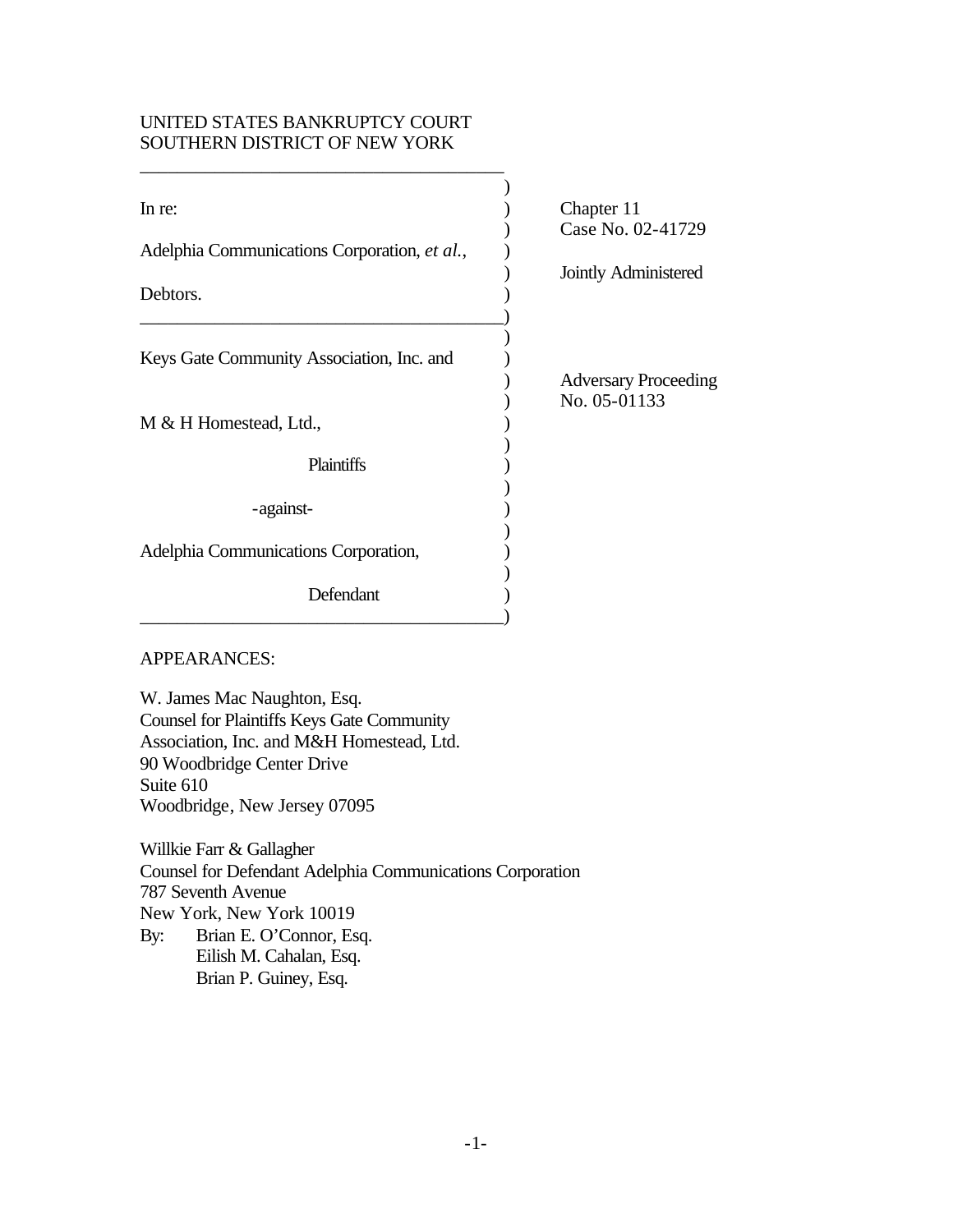# Bench Decision<sup>1</sup> On Motion for Relief from Stay

After hearing the evidence, and gauging the credibility of the witnesses, I find that Keys Gate has not shown a repudiation on the part of Adelphia of its obligations under the Adelphia-Keys Gate contract. I further find Adelphia's failures to satisfy minor obligations under the contract, which were never noticed or objected to by Keys Gate until it suited Keys Gate's litigation interests to do so, were insufficient to trigger the forfeiture Keys Gate seeks here; they were not sufficiently material to justify termination and to justify what would effectively amount to the forfeiture of property that cost Adelphia millions of dollars to install.

Accordingly, relief from the stay to capture that property, at the bargain-basement price that would be the consequence of Keys Gate's theory, is denied. Keys Gate will be free to get its cable service from another provider if it wishes, but not by using Adelphia's property, and with the subsidy that would result from what in essence would be the seizure of Adelphia's property.

I'm not going to issue detailed findings of fact in this bench decision on undisputed or largely undisputed factual matters—Adelphia is to prepare complete findings if Keys Gate wishes to appeal—but these are my factual findings and legal conclusions on the issues that are the heart of the controversy in this trial, and the principal reasons why I came to the conclusions I did.

 $\frac{1}{1}$ 

I use bench decisions to lay out in writing decisions that are too long, or too important, to dictate in open court, but where time does not permit more extensive or polished discussion. Because they often start as scripts for decisions to be dictated in open court, they typically have fewer citations and other footnotes, and have a more conversational tone.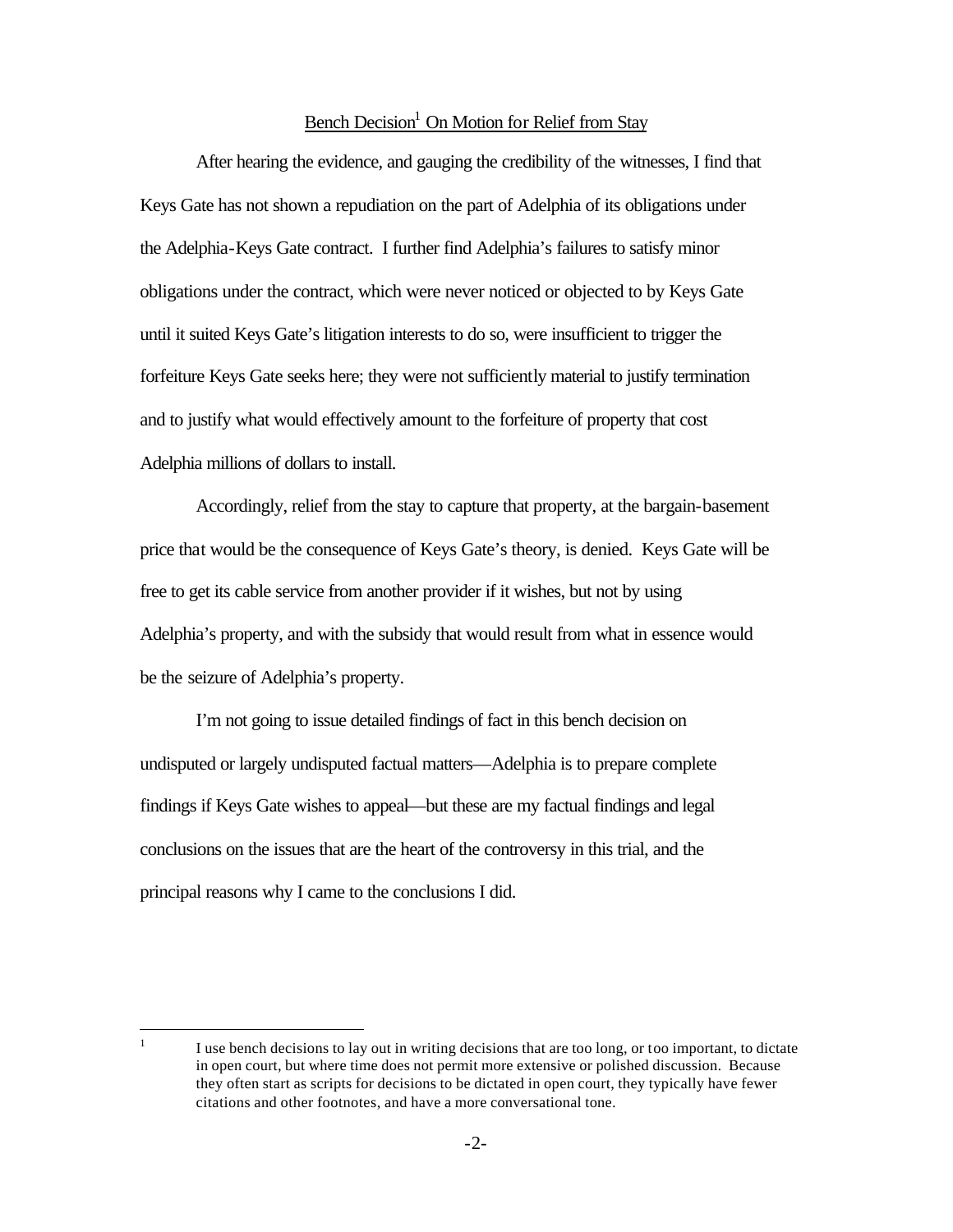#### Facts

## *1. The Agreement*

Adelphia doesn't provide service to Keys Gate residents under the more common arrangement, with a contract between the individual consumer and the cable company. Instead, Adelphia provides the service to Keys Gate under a bulk services arrangement, under which the cable company contracts with the Homeowners Association (which at all relevant times has been controlled by the developer, rather than the residents), whereby Adelphia charges the agreed-on rate for every community resident who uses the service. $2$ That payment is made by the Association on behalf of the residents. As residents sign up for the cable service, or drop it, the number of subscribers changes, and the total price paid by the Association is adjusted accordingly.

The Agreement between Keys Gate and Adelphia, which was first entered into in 1987, called for Adelphia to provide cable service to Keys Gate in exchange for a fixed per-subscriber price. The Agreement called for adjustments in that per-subscriber price under a formula that could be analogized to an adjustment for inflation, but prevailing cable prices have increased more than the formula permitted, and rates under the Agreement (even taking into account the discount that results from a bulk services arrangement) now appear to be quite a bit lower than those now charged to consumers who pay prevailing market rates. Adelphia installed the system in Keys Gate, and upgraded it from time to time. Adelphia's investment in its Keys Gate plant and equipment is sizeable, in the millions of dollars. The cost to install an alternate system would likewise be sizeable, also in the millions of dollars.

 $\frac{1}{2}$ 

The computation is complicated by individual subscribers' decisions to sign up for extra services, but that nuance isn't relevant to this discussion.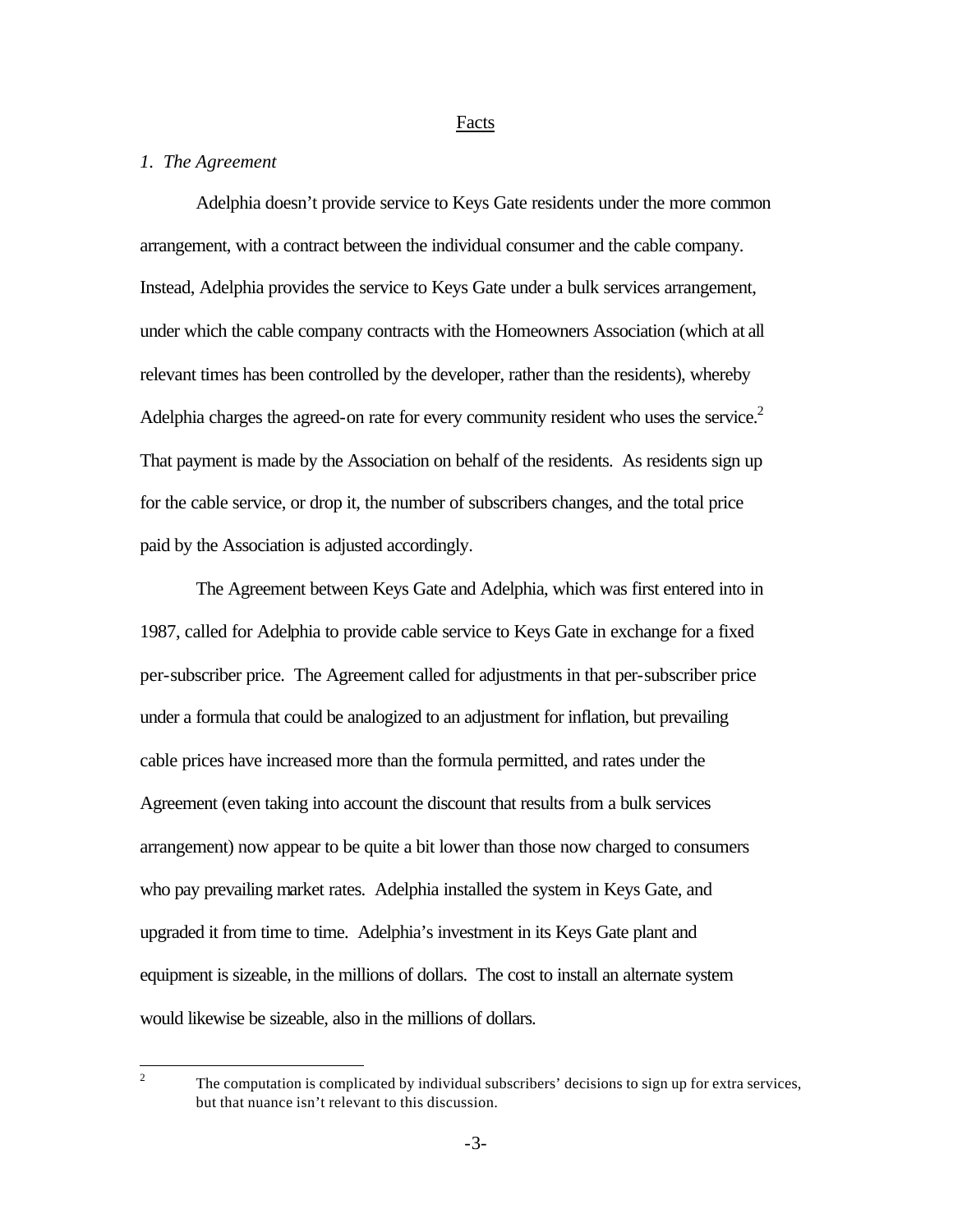The Agreement has two key sections dealing with breach. Section 22 of the

Agreement provides:

ASSOCIATION, DEVELOPER and ADELPHIA agree that in the event that any party breaches any of its obligations under this Agreement as to which there is no adequate remedy at law, the nonbreaching party or parties will be entitled to injunctive relief in a court of competent jurisdiction, in addition to other remedies (including, without limitation, those under the bond required to be maintained by Adelphia).

Def. Exh. 12.

Section 23 of the Agreement provides, in relevant part:

Upon a default hereunder by ADELPHIA, DEVELOPER shall have the option to purchase all of the EQUIPMENT . . . at a price equal to the value of the EQUIPMENT as located within the PROJECT . . . established by appraisal in the manner set forth below. Should DEVELOPER exercise such option and pay the applicable purchase price, ADELPHIA shall convey title to the subject provisions of the EQUIPMENT by standard form Bill of Sale with full warranties of title and right to sell, free and clear of all liens and encumbrances.

The provisions of this Section 23 shall constitute an independent covenant which shall survive any termination of this Agreement by its terms or otherwise.

*Id.* 

#### *2. Non-renewal and Repudiation*

Turning to the events in 2004, I have to say that this case was in great respects

about credibility, and it was for that reason that I placed considerable reliance on the

witnesses I heard from and saw—Paige Latterner and Teresita White in particular—and

the witness I wish I had heard from and seen, Property Manager Sheri Murillo.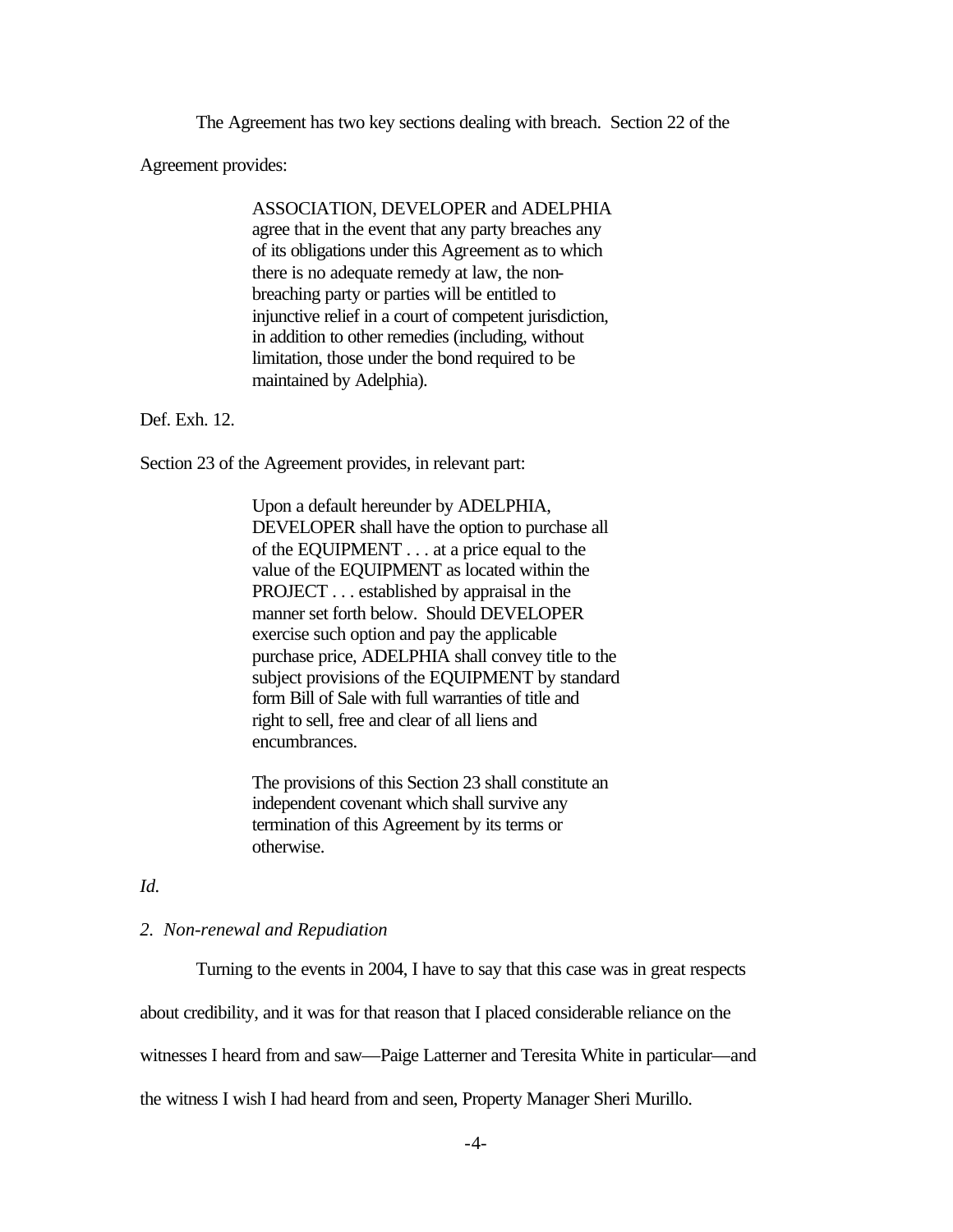I found Adelphia's witnesses much more credible than Keys Gate's. As I heard her testify, Paige Latterner's testimony was almost a textbook example of things that would make a witness's testimony unworthy of belief—evasiveness, contradiction with her own earlier testimony on deposition, contradiction with her own testimony at trial (sometimes just a question or two earlier), contradiction with the documents (including documents that were before her at the very time she was testifying), talking off an apparent script (as when she repeatedly asserted that she was doing what she was doing for the benefit of the Keys Gate residents, when the documents (*e.g.*, O'Connor Decl. Exh. H) made clear that the overriding purpose of the Keys Gate strategy was to turn cable into a profit center for the developers), and testimony that defied common sense. The timing of the events also makes the Keys Gate account of what happened improbable or impossible—most significantly the fact that Keys Gate starting taking the measures to put in its own cable system, and turn cable into a profit center, well before the time that it claims that Adelphia repudiated.

I also found the failure to present the testimony of Sheri Murillo noteworthy. As Paige Latterner testified, Ms. Murillo was the Property Manager. July 6 Hrg. Tr. at 203. She was the most likely initial recipient of Adelphia's March 16, 2004 non-renewal letter (also referred to as the "Notice of Nonrenewal"), Def. Exh. 14 (which was addressed to 888 Kingman Road, with a "Dear Property Manager"), since that is where Ms. Murillo worked. Ms. Murillo was also the supposed recipient of complaints about Adelphia's failure to wire new single-family homes in the Shores. Of course I had to exclude as hearsay Ms. Latterner's testimony of what she heard from Ms. Murillo as to Adelphia's alleged sluggishness in wiring the Shores single family homes, when offered for the truth

-5-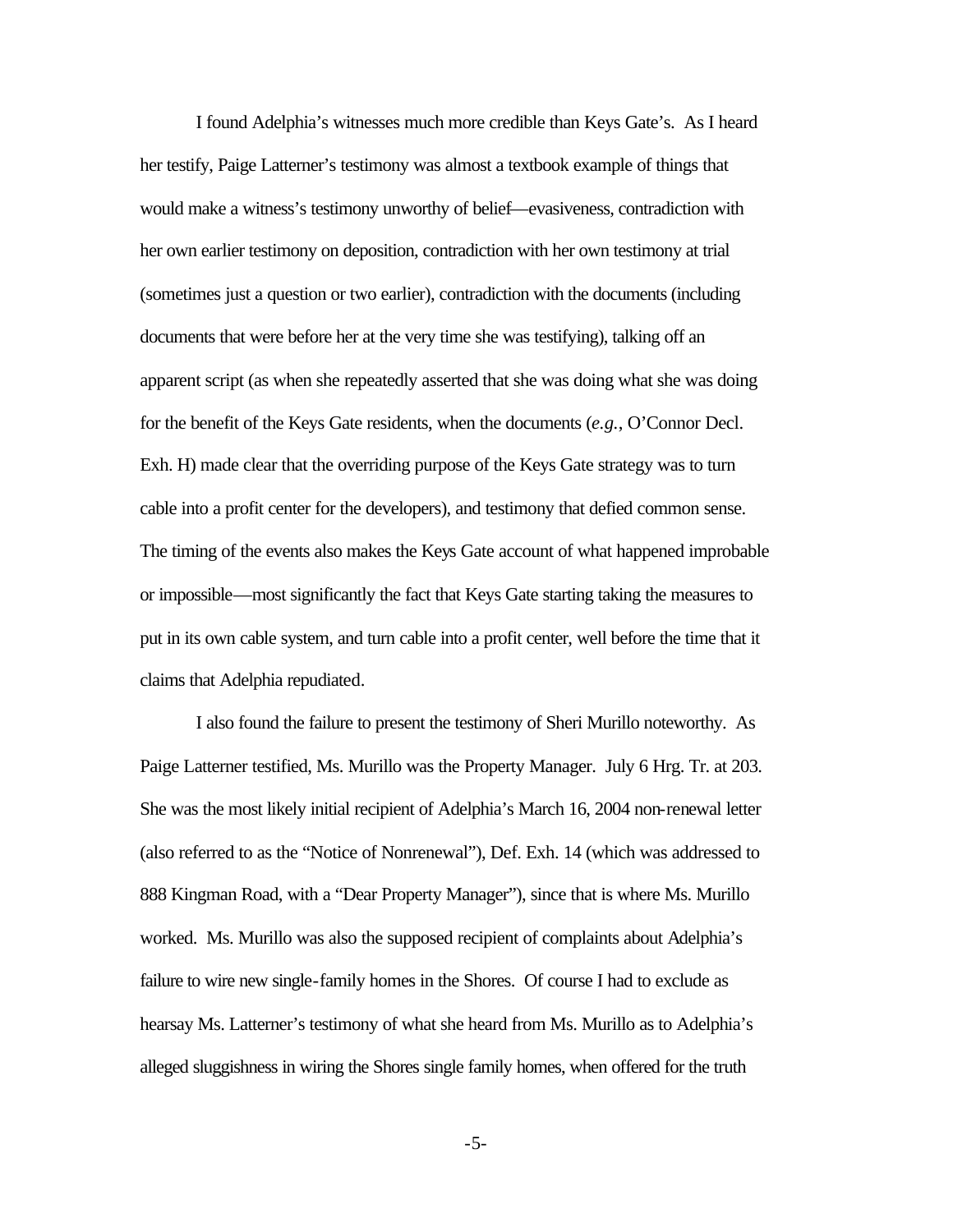of whether or not the homes had been wired, and when (especially since this was in fact double-hearsay), there was no showing that Ms. Murillo herself knew the facts, and instead was allegedly passing on remarks made by some residents.

I found Teresita White's business style unsophisticated and amateurish, but I found her honest and credible. Looking at her as she testified, I believed Ms. White's account that she sent out the letter addressed in accordance with the copy in her files, and I particularly believe that *she* believed she had sent out the letter. The earlier December 22, 2003 letter, Pl. Exh. 375, raising Keys Gate's rates, was addressed nearly the same way, and was almost certainly received—since Keys Gate paid the higher rates, and there is no evidence in the record to suggest that Keys Gate ever asked, in words or substance, "why are you charging us more"? The non-renewal letter was addressed the same way as Keys Gate's bills, which on the whole were paid relatively timely after each was sent out. *See* July 7 Hrg. Tr. at 500.

Other factors that I took into account in believing Ms. White, and disbelieving much of what I heard from Paige Latterner (and also much of what I heard from David Beall) are as follows.

#### *1. The Non-renewal Letter*

The White letter of March 16, 2004, Def. Exh. 14, was addressed "Dear Property Manager." It wasn't addressed to a named, particular, person, nor of course, was it addressed or sent in accordance with the notice requirements of the contract. A more thoughtful business person likely would have looked at the contract to see how a nonrenewal notification should have been addressed, and likely would have addressed a letter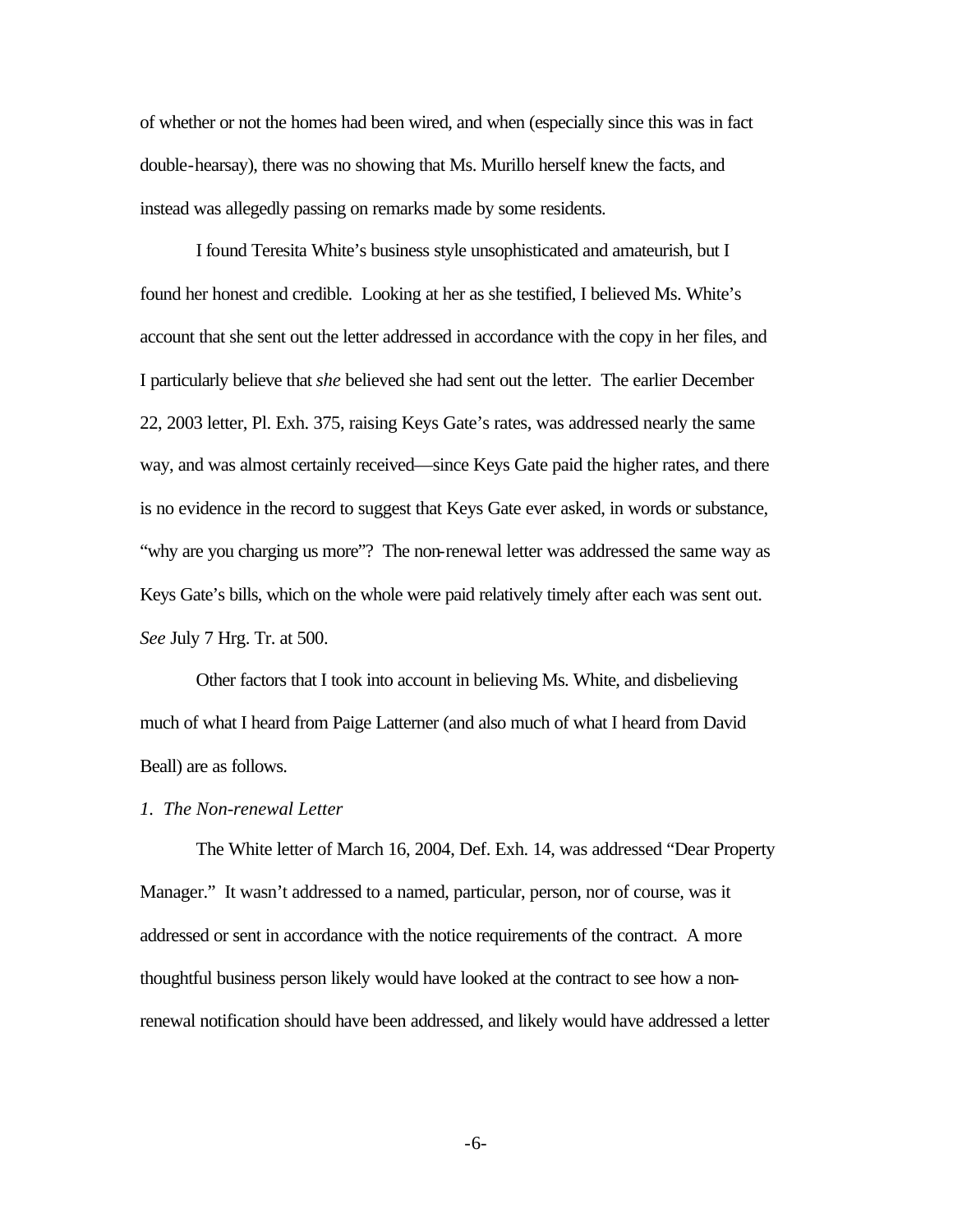of that importance to a particular, personally identified, person.<sup>3</sup> Thus, I am not in a position to find that the notice to terminate that Teresita White drafted conformed to the requirements of the contract—in fact, I find that it did *not* so conform—and Adelphia was wise to keep performing under the contract at the old pricing. If Adelphia had not voluntarily agreed to continue performing its obligations for another year, it would have been in trouble with me; I would have found that it was required to.

But I am persuaded, and expressly find, that the contract non-renewal letter was sent; that it was addressed to an address that would reach Keys Gate; and that it was received by Keys Gate. The evidence supporting that conclusion, particularly when considered in the aggregate, is quite strong.

First, Teresita White was very firm in her testimony that the non-renewal letter got to the mailroom, and that she saw it getting stamped and being put in the bin for outgoing mail. (I don't think her initial failure to say that this letter was one of several undercuts that testimony). She didn't go so far as saying that it got into a US Postal Service mailbox, and for that reason I am not relying on a *presumption* that it was received. Rather, I am so finding as a garden-variety inference, by reason of the totality of the facts and circumstances. Adelphia had a practice of sending out all of its mail the same way, by delivery to its mailroom, with subsequent delivery of the mail by a mailroom employee to the US Postal Service. Ms. White got it to the mailroom, along with other similar notice letters, and there is no indication that the notice letters to other recipients that were brought in the same batch did not arrive. More importantly, the discussions that followed about a week later, on or about March 20, strongly support the

 $\overline{3}$ Many a business person would have also kept a backup copy on his or her hard drive, though I'm not sure all would have, and keeping a second printed (and then signed) copy in the file cannot, in my view, be regarded as a wholly unsatisfactory substitute.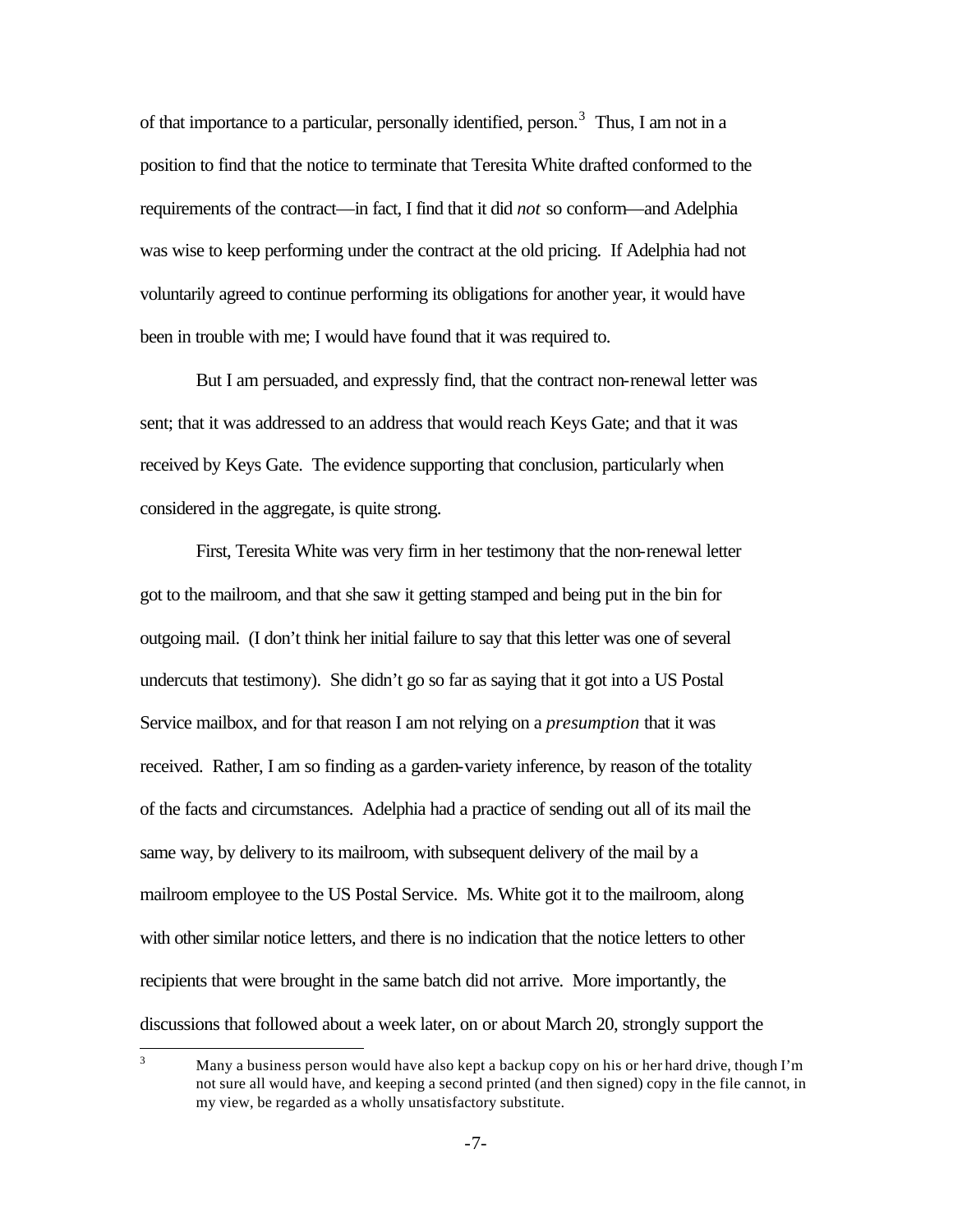conclusion that the letter arrived. Why else would Paige Latterner immediately get engaged in negotiations over what the rates would be upon non-renewal? If no notice had been sent, there would be nothing to negotiate, because Adelphia's ability to raise its rates was limited by the contract, to the lesser of 6% or the cost of living increase. And there would be nothing for the parties to negotiate even if I were to assume (contrary to all reason) that Paige Latterner was negotiating in March 2004 for a rate increase that would take place, as she asserted, only in January 2005. Rather, I believe that the negotiations that started in March 2004 and went on through June 2004, had a context and a purpose—with the context being the notice that had been sent on March 16, and the purpose being to deal with the contractual void that would exist after June 18. I also believed Teresita White when she said she gave another copy to Paige Latterner when they met in person.

Second, I don't find it credible that Paige Latterner and Teresita White were talking about rates to be effective the following year. That is so first because then too the contract wouldn't have expired unless notice of non-renewal had been given; second, because the supposed new rates effective date was so far off in the future; and third, because the documents all provided for *2004* effective dates. Rather, I come back to the context and purpose of the negotiations in the period March through June, and the fact that there would have been no reason for all of those negotiations if the notice had not been sent. There was no need to negotiate a rate increase if the existing contract were to renew in June 2004, as it would have if no notice had been sent.

-8-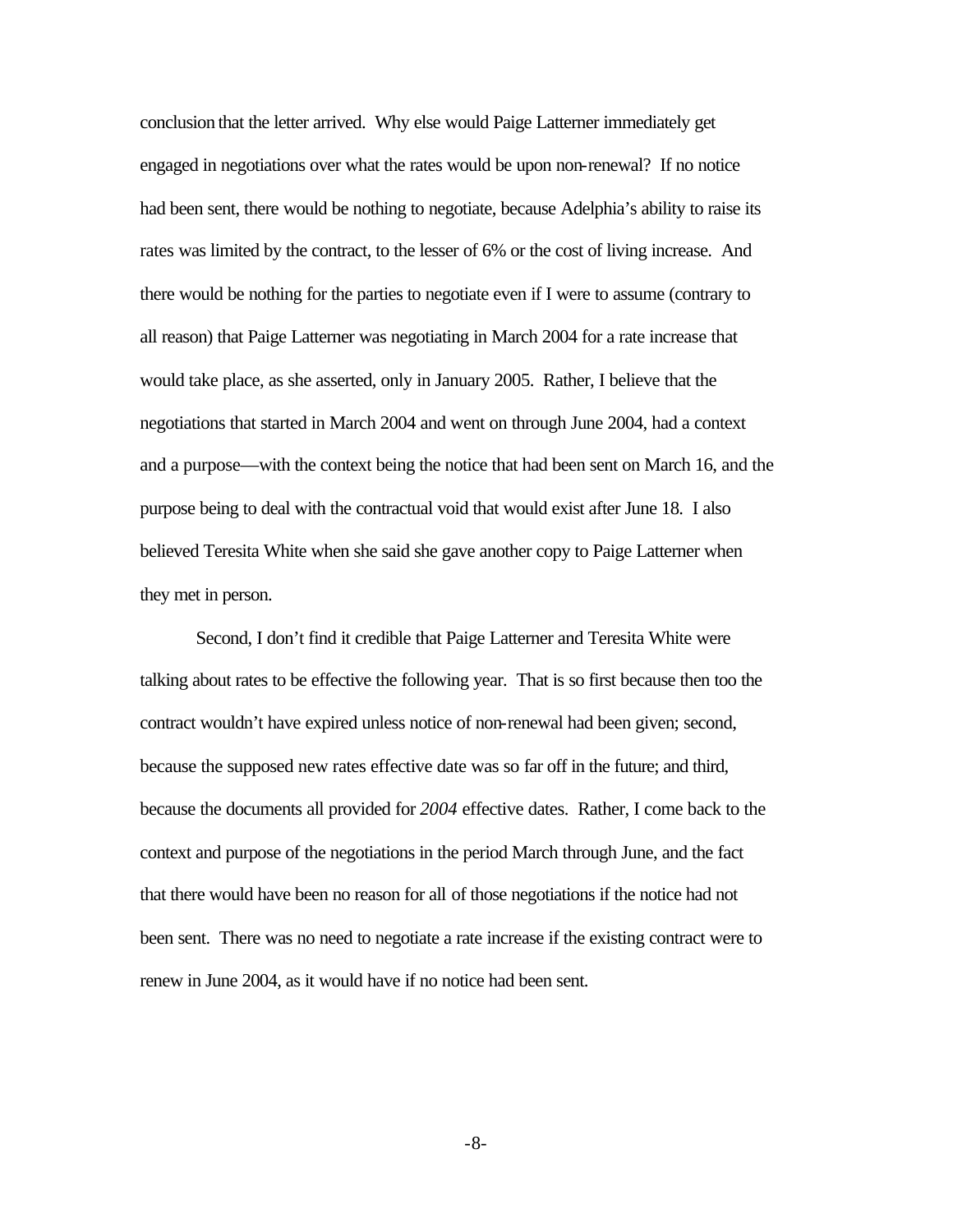Third, the meeting shortly before March 29 meshes closely with the date of the non-renewal letter, March 16. What would the purpose of that meeting have been if no letter had been sent out?

Fourth, the level of the proposed rate increase that Adelphia desired could not in any way be regarded as consistent with a contract that, according to Paige Latterner's account, had not expired. Either by design or inattention (more likely the latter), Adelphia had failed to exercise its option to raise rates under the existing contract for most of the several preceding years, leading to a situation where Adelphia was charging a rate of about \$5.73 per household per month for its service. The rates that Adelphia proposed to charge were at levels of from about \$15 to \$21 dollars per month. That increase—about a tripling of the rate—would get any homeowner's association's attention, and more fundamentally, could not in any way, shape or form be regarded as consistent with the existing contract. Clearly the rates Adelphia was proposing to charge could be collected only under a new contract, as they were far higher than the rates Adelphia would ever have been entitled to if the contract had automatically renewed.

Fifth, the e-mail Paige Latterner sent on June 16—"where are we," Def. Exh. 47—is consistent with Adelphia's account, and with the importance of the June 18 expiration. It also is inconsistent with Paige Latterner's testimony that they were talking about a rate that would become effective only 6 months later. With the existing contract expiring on June 18, and with no new contract in hand, it is perfectly understandable that Paige Latterner sent Teresita White an e-mail 2 days before the previously announced contract expiration date, for a status update. The imminent non-renewal also provides a highly reasonable explanation for the Teresita White response, proposing by-hand

-9-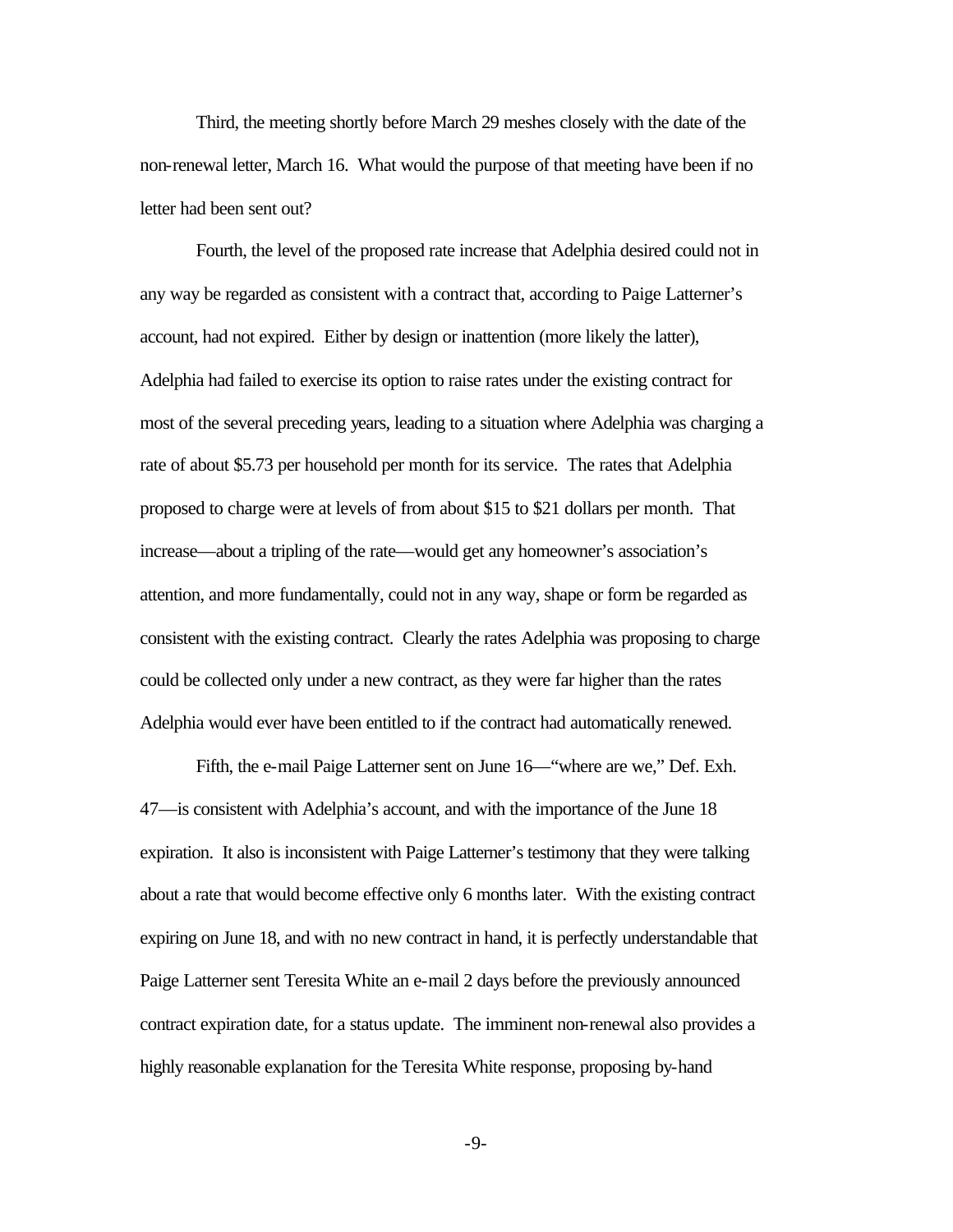delivery of documents, even if the e-mails are a little cryptic in indicating whether they were still then talking about drafts, on the one hand, or execution copies, on the other. But all of these exchanges make little sense if, as Paige Latterner now tells us, all of this was in the context of a continuing contract which had never expired, and if all they were discussing was rates that would be effective 6 months later.

Sixth, my conclusions are also supported by the chronology of the behind-thescenes events at Keys Gate. On June 23, 2004, we have the first written evidence of Keys Gate's efforts to find an alternate provider of cable service. *See* O'Connor Decl. Exh. I. David Beall, an advisor to Paige Latterner's father, Michael Latterner, at Homestead, Keys Gate's developer, wrote to Paige Latterner:

> I have negotiated the framework for a deal today with Digital Community Networks that both your father and Wayne [Michael Latterner's partner] felt was very good for our side . . . . *But the real issue to making a lot of money on our investment in this deal is you being able to hold off Adelphia on signing the old contracts as long as possible*.

*Id.* (Emphasis added).

First, of course, that tells us that months before Keys Gate accused Adelphia of repudiation and breach, Keys Gate was looking for means to separate itself from Adelphia, so that Keys Gate and/or Keys Gate's developer could make a profit on cable and related services. Second, it demonstrates an awareness and confirmation of the ongoing negotiations that were then underway, and, most importantly, that there was not then an existing contractual relation with Adelphia. That's why it was so important for Paige Latterner not to sign the new contracts. And it seems to me that Paige Latterner acted in accordance with Mr. Beall's instructions, and then began stalling, as confirmed by Teresita White's testimony that when she called Paige Latterner, at the end of June,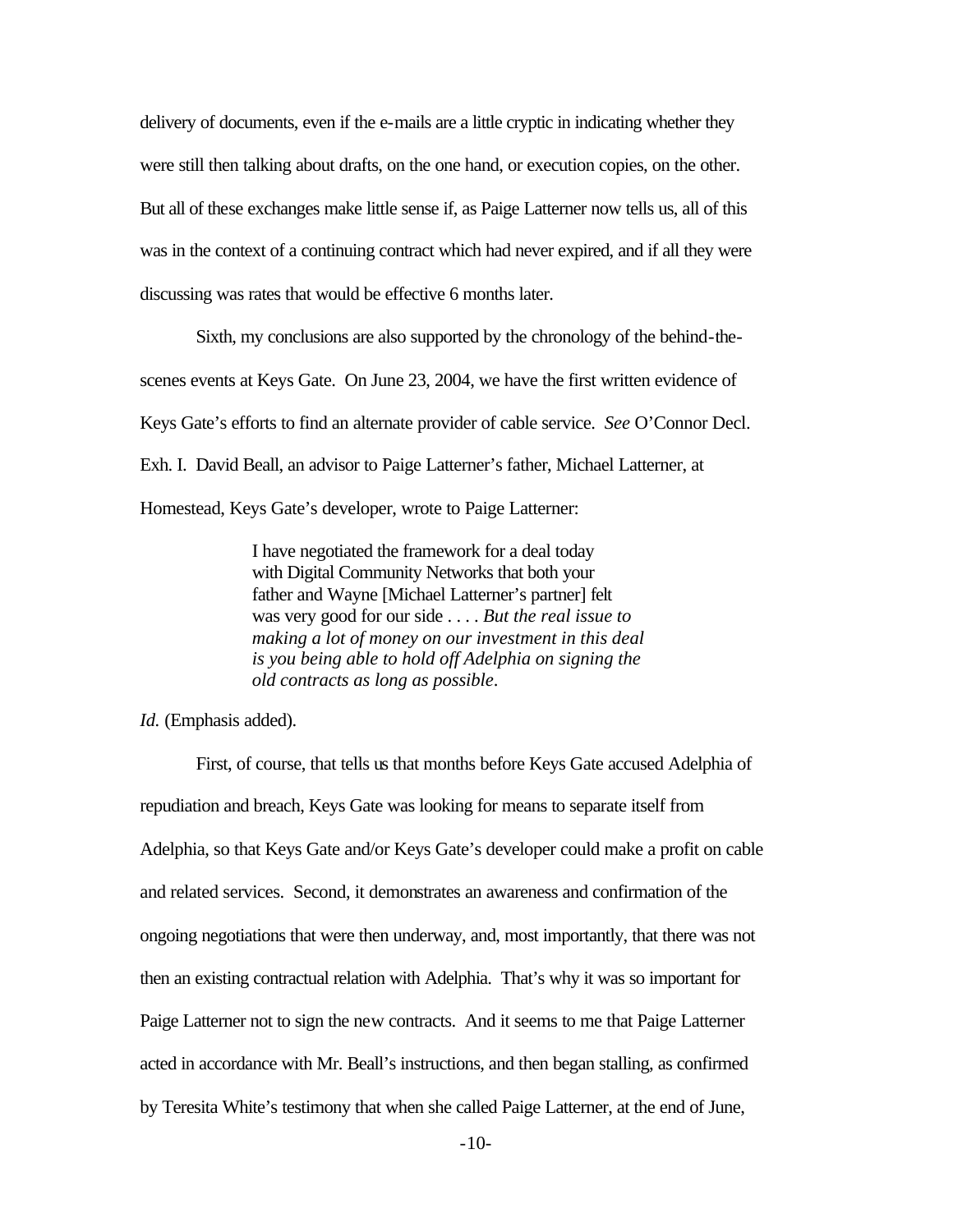Paige Latterner said she didn't know what Ms. White was talking about. No truthful person could have told Teresita White that.

Additionally, it appears that deal negotiations between DCN and Keys Gate—or at the very least, discussions regarding the possibility of DCN replacing Adelphia as Keys Gate's cable provider—began well before Adelphia supposedly repudiated, perhaps as early as April 2004. David Beall testified that he first met with DCN's Bob Miscavage in the "April or May time frame." July 7 Hrg. Tr. at 609. Mr. Miscavage testified that believed his first meeting with Mr. Beall was in the "late spring, early summer" of 2004. July 6 Hrg. Tr. at 283.

That's also consistent with the July 20 letter from Mr. Miscavage to Mr. Beall that said that as of that time, "we're still behind schedule", O'Connor Decl. Exh. H (emphasis added), suggesting that they not only were behind schedule then, but had been behind schedule at an earlier time as well. And I note that when DCN listed things DCN did, one of which was analyzing the Adelphia contract and showing Keys Gate a means of delaying its decision to sign, once more that would have been an act that would be wholly meaningless if notice had not been sent out.

Seventh, I find Paige Latterner's stated ignorance of what her father was doing with respect to her development wholly non-credible.

Eighth, the non-renewal letter was addressed to "Property Manager." The Property Manager was Sheri Murillo. The address used was where Ms. Murillo worked. After an earlier letter from Adelphia, dated December 22, 2003, Pl. Exh. 375, raising rates, which was sent to Keys Gate at very nearly the same address ("888-A Kingman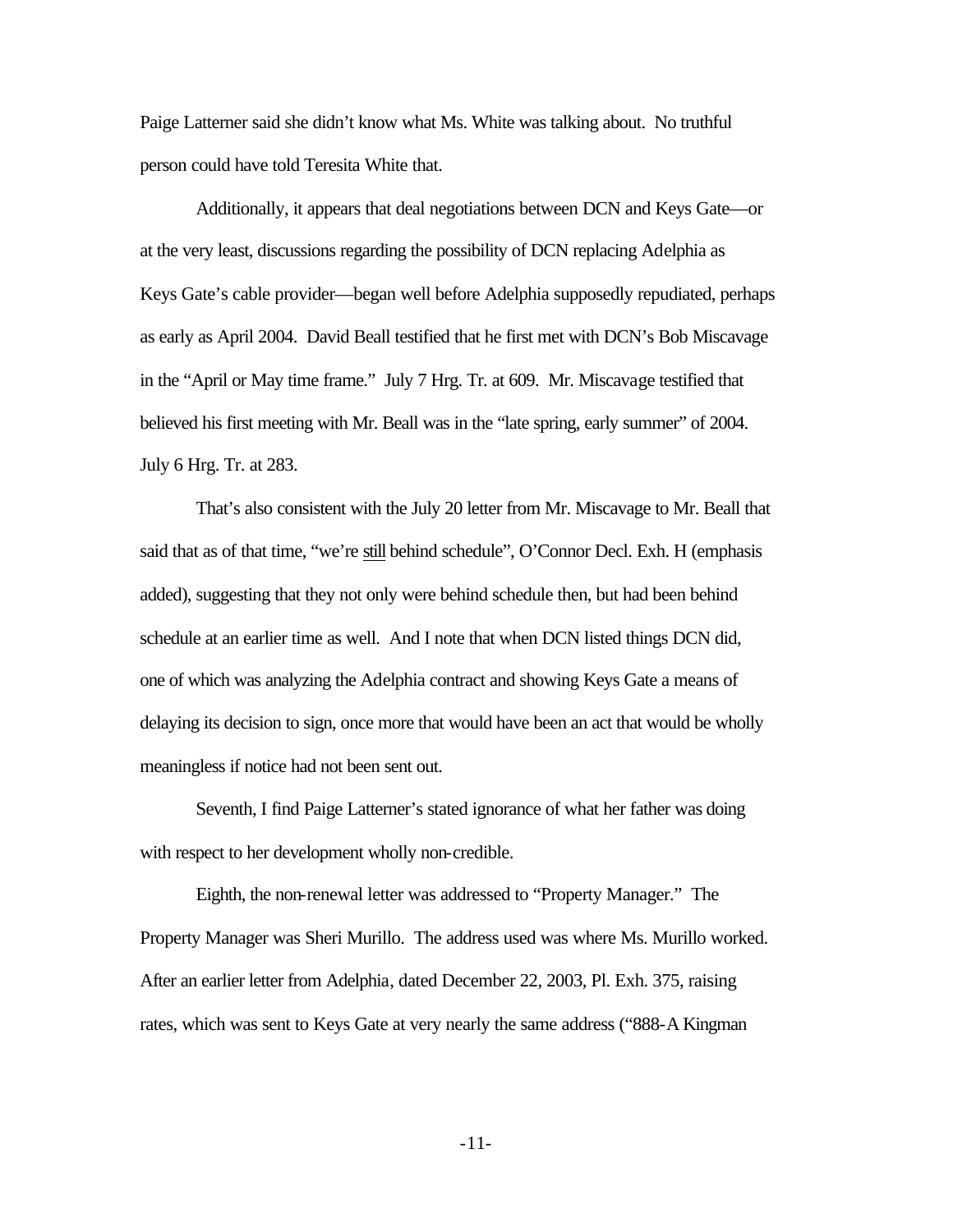Road"), Keys Gate paid higher rates for Keys Gate residents. It's hardly a jump for me to conclude that both letters were received.

I can't accept Keys Gate's argument that there is significance to the fact that one address for Keys Gate had an "A" in it, and another didn't; Keys Gate itself used the address in each form, as shown in O'Connor Decl. Exh. E, the May 2004 contract with DCN. Nor would there be any significance (or, especially, prejudice), other than in a failure to satisfy the contract's notice requirements, in Adelphia's using a more current address, rather than the older 1987 address set forth in the contract.

But as noted, there was no testimony by Ms. Murillo, and no denial that Ms. Murillo received the non-renewal letter and told Paige Latterner about it.<sup>4</sup> I find suspect David Beall's testimony that months later, there was a search for the non-renewal letter and it could not be found. (I also find suspect several other aspects of his testimony, especially his testimony as to things he claims he heard on a conference call that he says he listened in on without identifying himself.) But even assuming that Beall's testimony was true, it is insufficient to tell us whether the non-renewal letter was ever received (and, for example, misplaced), and it is insufficient to trump all of the other factors I've identified above.

Teresita White sent out a large number of letters, and this isn't the only one for which a copy didn't remain on the hard drive. Once more, in terms of business competence, I think a more thoughtful business person would have kept a copy on the hard drive of every letter that was sent, but there are several letters that were sent out on

 $\frac{1}{4}$ Indeed, the August 17, 2004 letter from Keys Gate counsel Maria Victoria Arias stated that the Association "never received notice by certified or registered mail"—as compared and contrasted to stating that it never received notice at all—and asked Adelphia to provide proof of its compliance with the certified/registered mail requirement.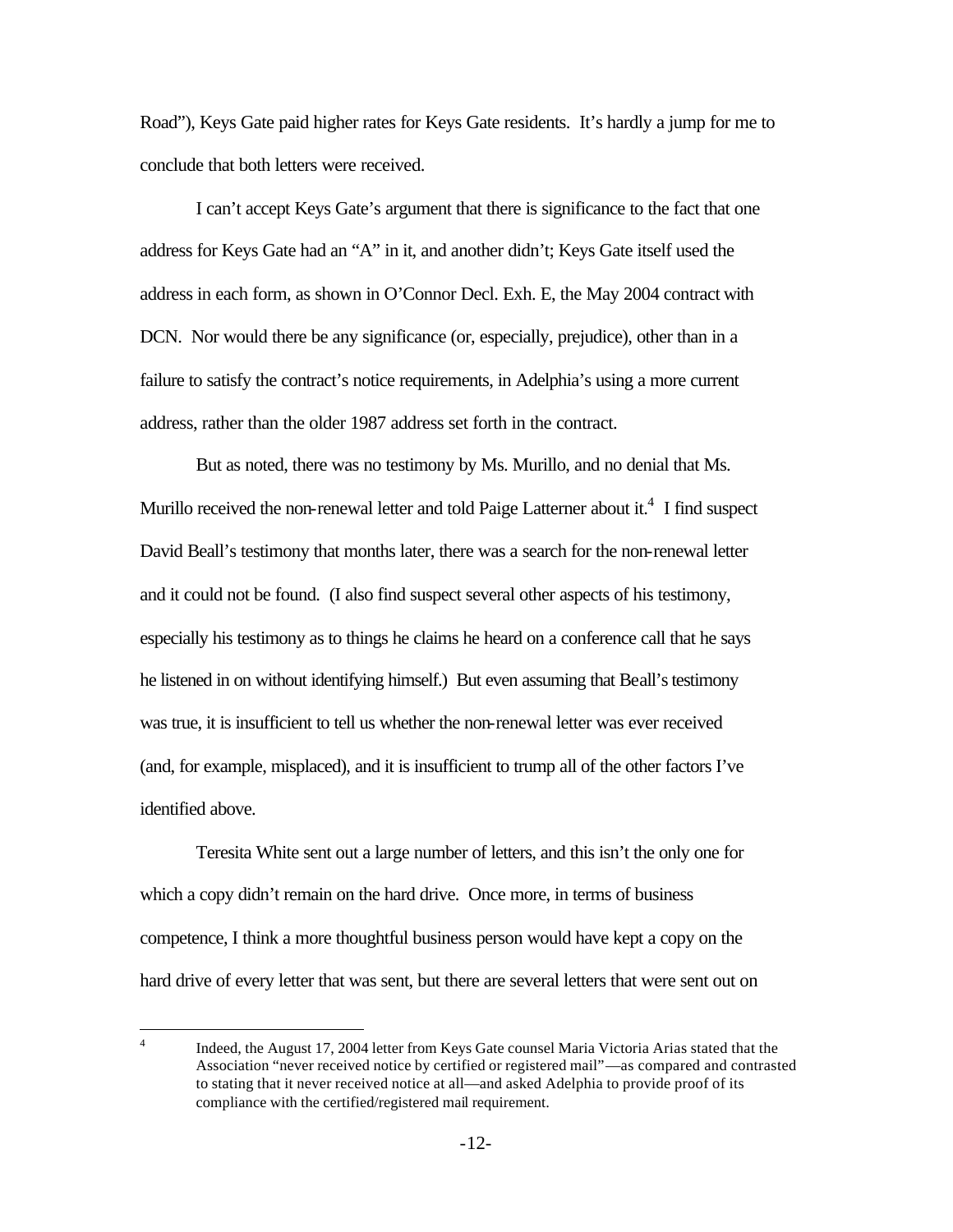that day for which no copies were kept on the hard drive—not just this one—and there is no evidence that any of the others that were said to have gone out, and for which file copies were printed, failed to arrive. I do not believe that the letter she put in the file was a fabrication or backdated.

It is possible, I suppose, to infer that Ms. Latterner was so incompetent as to have never reviewed the contract until the very late time that she claims that she did, and to have had all of the extensive negotiations with Adelphia that she did—giving up an extraordinarily attractive rate for Keys Gate residents—without once considering on what basis Adelphia was thinking that it could triple Keys Gate's rates, and without once reviewing the contract. But I don't believe that she was that incompetent. I just don't believe her account.

As ultimate facts, I therefore conclude that while Adelphia failed to convey its election to let the contract expire in a manner that complied with the contract and would be effective, Adelphia thought it had duly done so. Adelphia did not believe it was repudiating anything. Adelphia believed that it had met the requirements for nonrenewal, and it never intended to repudiate any existing obligations.

Now if Adelphia had ceased to provide service based on its erroneous view that it had let the contract expire, it would be at least arguable that Adelphia would then have been in breach. But Adelphia did not do so. To be sure, Adelphia's failure to have done something as basic as reading its contract, and sending out a non-renewal notice in compliance with the contract's requirements, was hardly a model of business competence. And Adelphia's blustering and threats, *see* Def. Exhs. 52 and 62, based on its belief that the contract had been duly allowed to expire (and without stopping to look

-13-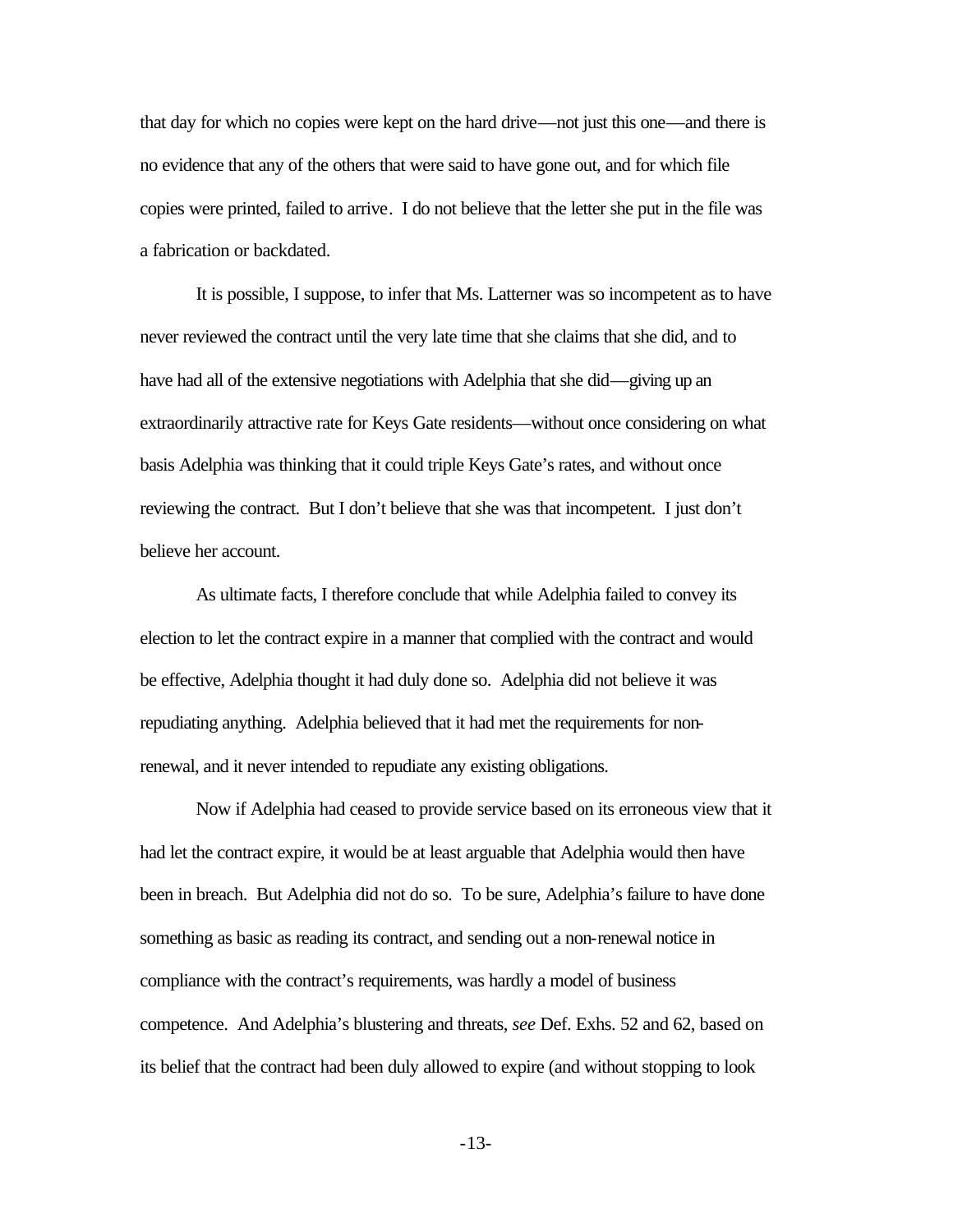to see if its nonrenewal complied with the requirements of the Agreement), was hardly a model of legal competence. But ultimately Adelphia never stopped providing service, nor did it take any action to recover more than the contractual rate under the thencontinuing agreement. Nor did Adelphia actually go to existing subscribers, as threatened in Def. Exhs. 52 and 62. As repudiation must be unequivocal, as discussed below, I find as a fact or mixed question of fact and law that Adelphia did not repudiate.

Moreover, even if Adelphia had been deemed to have repudiated at some point in the fall of 2004 (contrary to my finding), Mr. Yonkin's letter of December 6, 2004, Def. Exh. 64, could only be regarded as a retraction of the repudiation. In the meantime, there was no detrimental reliance. Keys Gate contends that Adelphia repudiated (or first repudiated) on August 20, 2004, *see* Compl. ¶ 22, but Keys Gate entered into the Arbors contract with DCN before that date, on August 11, 2004, and started dealing with DCN long before that date. Similarly, Keys Gate entered into its other agreement with DCN on April 19 of the following year, after Adelphia had retracted whatever repudiation might otherwise have been found to exist. Focusing on the gap period between alleged repudiation and retraction, I find that there was no detrimental reliance in that gap period. What Keys Gate was going to do upon the asserted repudiation, and ultimately did, was bring an action in this Court to get a determination that it could get Adelphia's property, and that was done only much later. *See* Draft Compl., Def. Exh. 63.

### *2. Other Breaches*

Adelphia's performance under the Agreement was less than perfect, and, once again, in many respects amateurish. I find that Adelphia never posted the performance bond it was required to post under the contract; failed to provide Keys Gate with the community access channel Adelphia was obligated to provide; billed for sales taxes and

-14-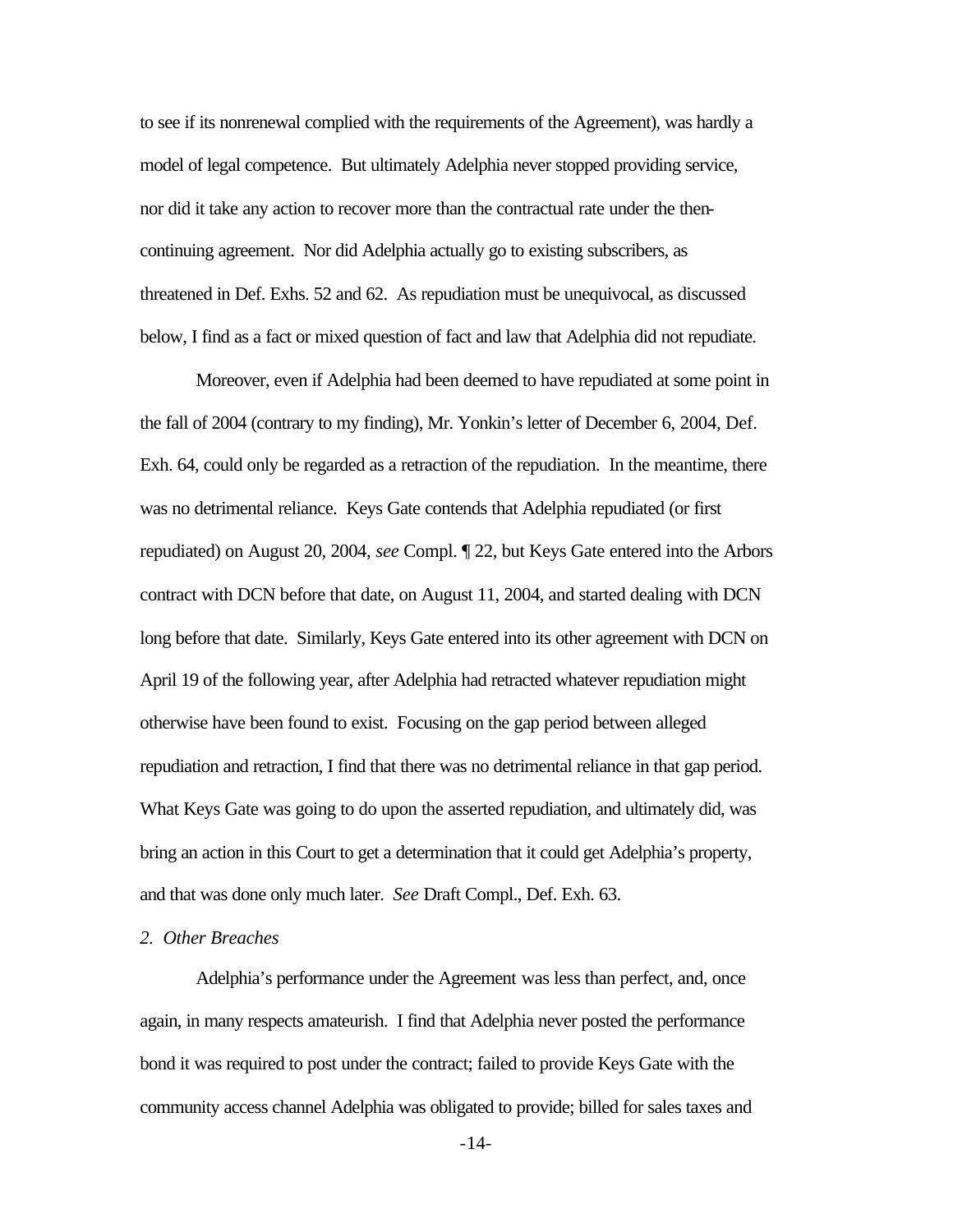franchise fees as a separate item, when under the Agreement, those charges should have been included in the monthly fee; and did not "pre-wire" new single family units at Keys Gate during construction, as it was obligated to do. Additionally, though overall Adelphia did not charge Keys Gate more for services Adelphia provided than Adelphia could have charged if Adelphia had availed itself of all of its rights to raise rates (and because of apparent inattention or ineptness, thus charged Keys Gate materially less than the Agreement would have permitted), Adelphia increased its rates between 2001 and 2004 more than the 6% per year that Adelphia was authorized to.

But I find that Keys Gate never noticed any of these matters (or at least commented on them), or ever brought any of them to Adelphia's attention, until it was in Keys Gate's litigation interests to do so.<sup>5</sup> Then, instead of asking for Adelphia to perform those additional obligations, or seeking damages or other compensation for any losses it suffered by reason of these matters, Keys Gate sought to utilize them as additional justification for termination of the entire Agreement for cause, and thus to secure the forfeiture of Adelphia's assets.

I find that in the context of an Agreement under which Adelphia provided cable services day in and day out for about 17 years—and, more significantly, continued to provide service, at no more than the permissible contract rate, in the key 2004-2005 time period here in question—these were very minor omissions. I find that they did not constitute material breaches of the Agreement.

5

In fact, these issues do not appear to have been raised in Keys Gate's initial litigation papers, and first appeared only in Keys Gate's amended adversary complaint. Compare Compl. to Am. Compl. at ¶¶ F-J.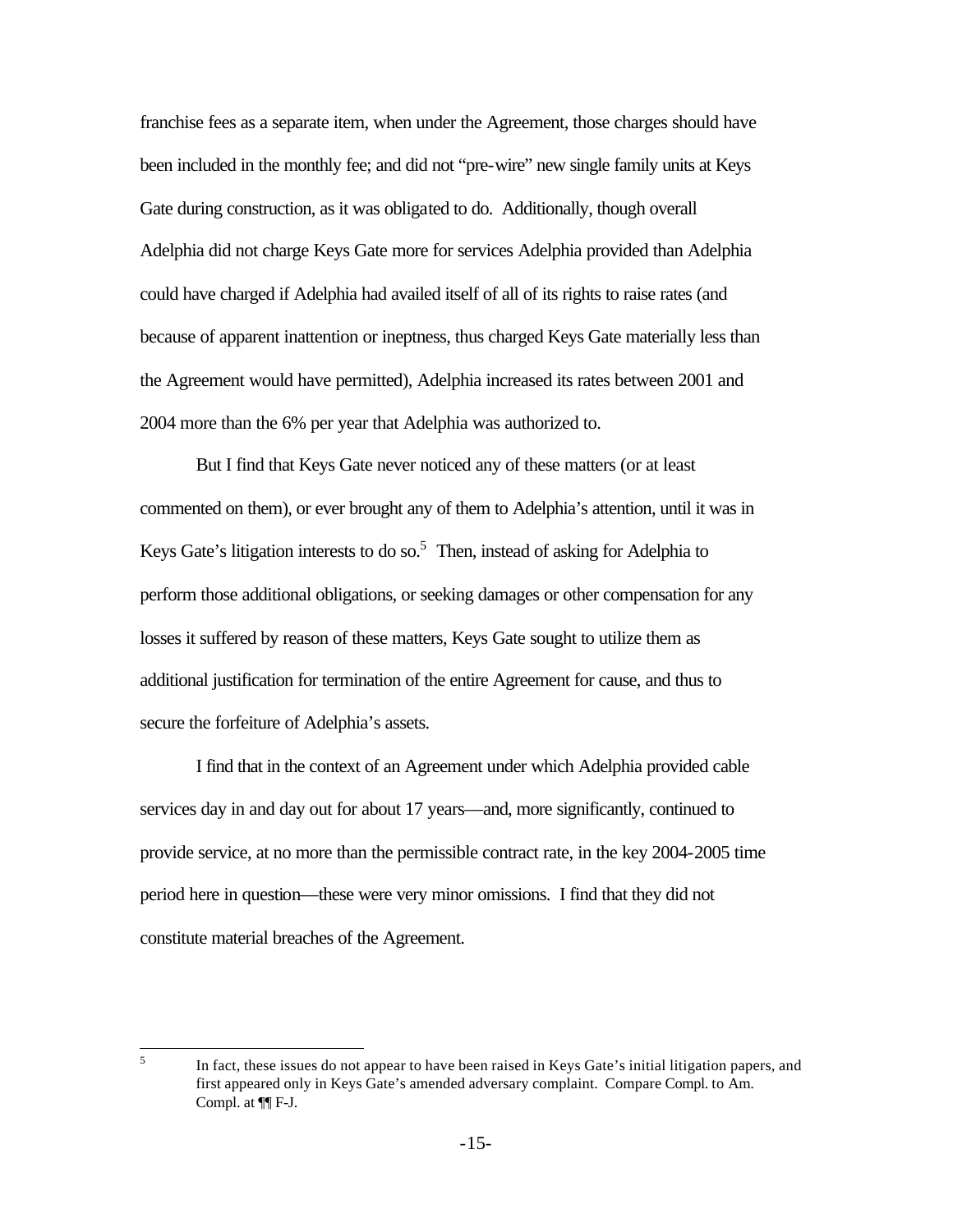#### Conclusions of Law

### *1. Repudiation*

 "The doctrine of anticipatory repudiation is part of the law of contracts in Florida." *Southern Crane Rentals, Inc. v. City of Gainesville*, 429 So. 2d 771, 773 (Fla. Dist. Ct. App. 1983). Under the law of Florida, as in most states, a party to a contract that announces its intention not to perform a contract in the future—that repudiates its obligations to perform—is guilty of breach, and defaults under its obligations under the contract.

But under the law of Florida, as elsewhere, repudiation must be unequivocal. A repudiation may be evidenced by words or voluntary acts, but the refusal must be distinct, unequivocal, and absolute. *Gaylis v. Caminis*, 445 So. 2d 1063, 1065 (Fla. Dist. Ct. App. 1984), *quoting Mori v. Matsushita Electric Corp.,* 380 So. 2d 461, 463 (Fla. Dist. Ct. App. 1980), *cert. denied*, 389 So. 2d 1112 (Fla. 1980).

While I have found as a fact (and likewise find as a mixed question of fact and law) that Adelphia failed to meet the Agreement's requirements for exercising its right of non-renewal, all that means is that the Agreement continued in effect, and Adelphia could charge no more under the Agreement than the modest monthly rates that the Agreement now provides for. But I have also found as a fact that Adelphia believed that it had met the requirement for non-renewal, and it never intended to repudiate any existing obligations. As importantly or more so, Adelphia neither stopped providing service, nor unequivocally announced its intention to do so. Its blustering and threats to take action in the future, which it never followed up on, did not constitute the unequivocal repudiation that the law of Florida requires.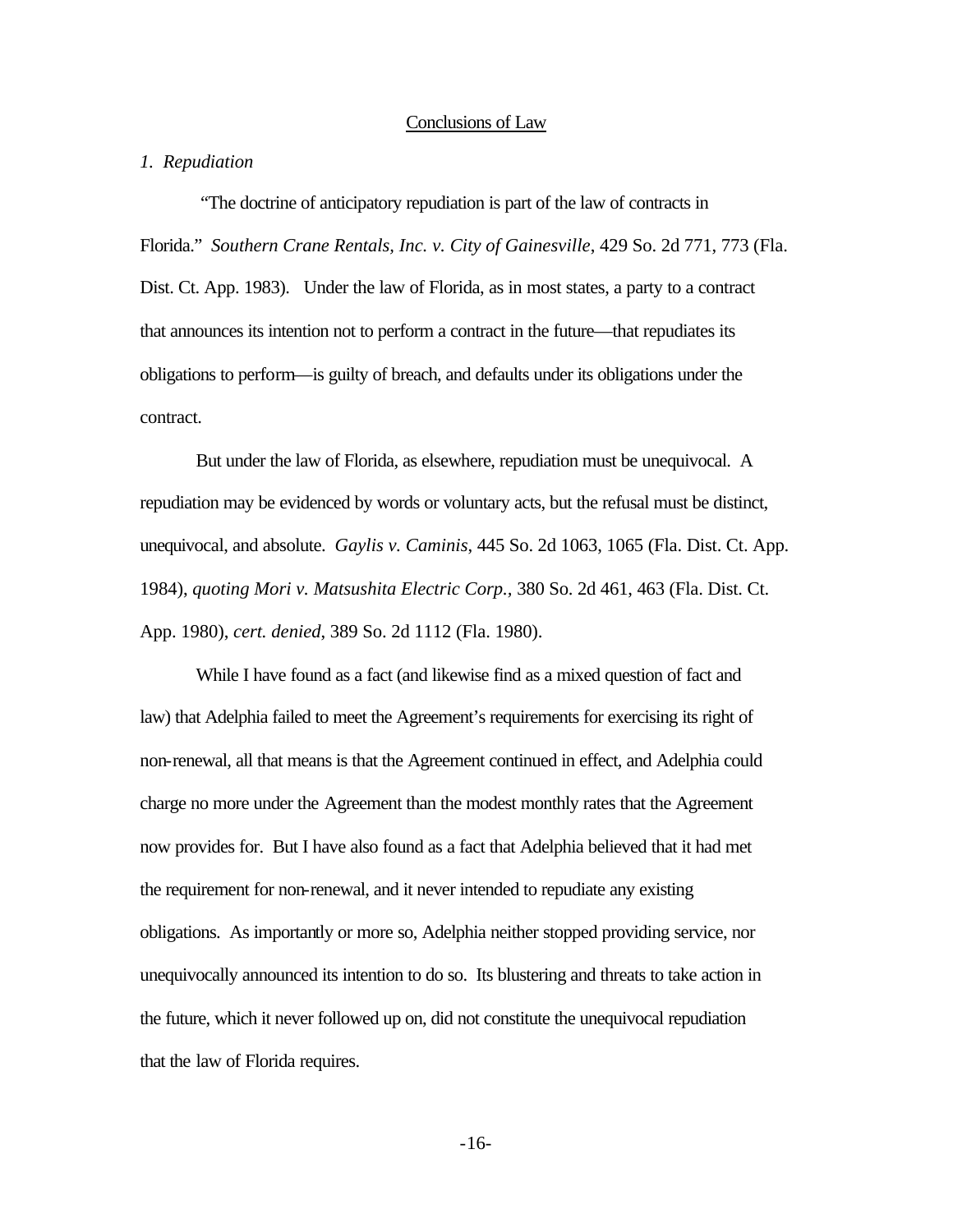Moreover, even if Adelphia's words and actions after its ineffective nonrenewal were sufficiently unequivocal to constitute a repudiation, its decision to continue to perform after its earlier inept communications caused any repudiation that I otherwise might have found to have been retracted. Putting it another way, while I do not find that Adelphia repudiated, I find (as a mixed question of fact and law) that if I had found Adelphia to have repudiated, I would also find that it retracted its repudiation.

In the meantime, as I have found above, Keys Gate never materially changed its position in reliance on the alleged repudiation. What Keys Gate was going to do, and ultimately did, was bring an action in this Court to get a determination that it could do what it wanted to do, and that was only done much later. If there had been a repudiation, Adelphia retracted it in time, and I find, as a mixed question of fact and law, that any asserted repudiation was satisfactorily retracted. *See In re Estate of Johnson*, 566 So. 2d 1345, 1348 (Fla. Dist. Ct. App. 1990), quoting *Restatement of Contracts 2d* § 256 ("The effect of a statement as constituting a repudiation under § 250 or the basis for a repudiation under § 251 is nullified by a retraction of the statement if notification of the retraction comes to the attention of the injured party before he materially changes his position in reliance on the repudiation or indicates to the other party that he considers the repudiation to be final.").

Under these circumstances, Adelphia did not default under the Agreement, and its conduct did not trigger the rights Keys Gate might otherwise have under Section 23 of the Agreement. Adelphia came close to defaulting, and its business and legal personnel would be well served to exercise more care (and thought) in their work in the future. But ultimately Adelphia did not default, and because it did not default, Keys Gate is not

-17-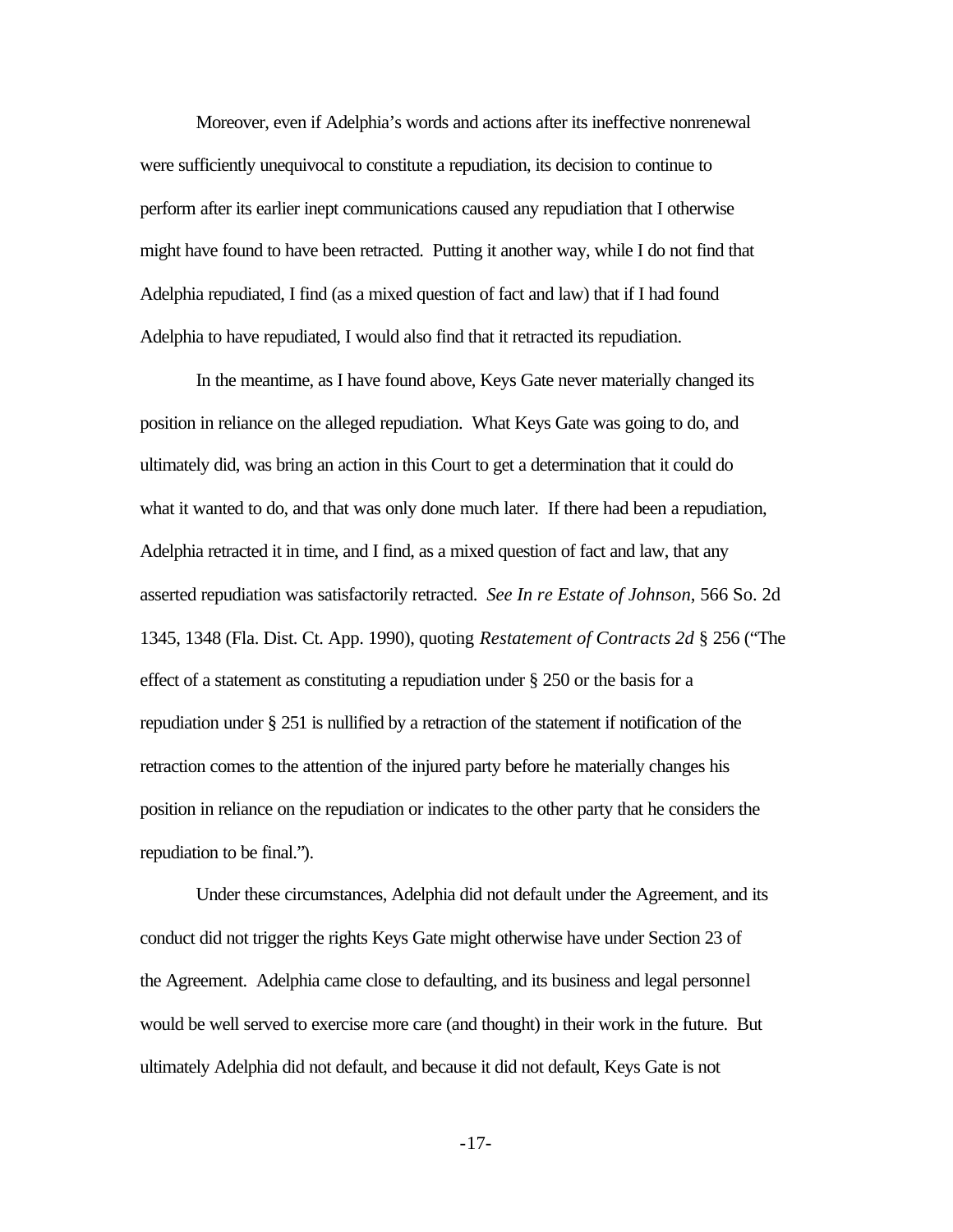entitled to buy up Adelphia's equipment at the bargain-basement prices that Keys Gate could otherwise have done if Adelphia had indeed decided to default.

## *2 Other Breaches*

I also agree with Adelphia that "breach" and "default" do not mean the same thing. Any sensible construction of "default" means repudiation, material breach, or conduct or (though not applicable here) an event that is specifically stated to be an Event of Default. Adelphia's other transgressions, while breaches of the Agreement, do not constitute material breaches, and do not amount to a "default" under the Agreement. Under such circumstances, Keys Gate may have a right to the performance bond and community access channel that were not provided, and/or for damages for the failures to provide them (or for any contractual overcharges). Keys Gate may also have a right to damages for any other Adelphia slip-ups. But Keys Gate cannot base the taking of Adelphia's property on those trivial breaches. That is especially so since the breaches never were of sufficient important to warrant attention until Keys Gate was looking for excuses to turn cable into a developer's profit center. The failure to mention those issues at an earlier time suggests that they are now a pretext. But even if they were not, the failure to mention them earlier underscores the point that they are not material.

*3. Ultimate Conclusions*

Because Adelphia did not breach, Keys Gate is not entitled to capture Adelphia's wiring and equipment at the bargain price Keys Gate proposes. Relief from the stay must be denied.

Keys Gate does not have to continue with Adelphia going forward, but if it wishes to put in its own system, Keys Gate must do so with its own wiring and equipment, and at its own expense.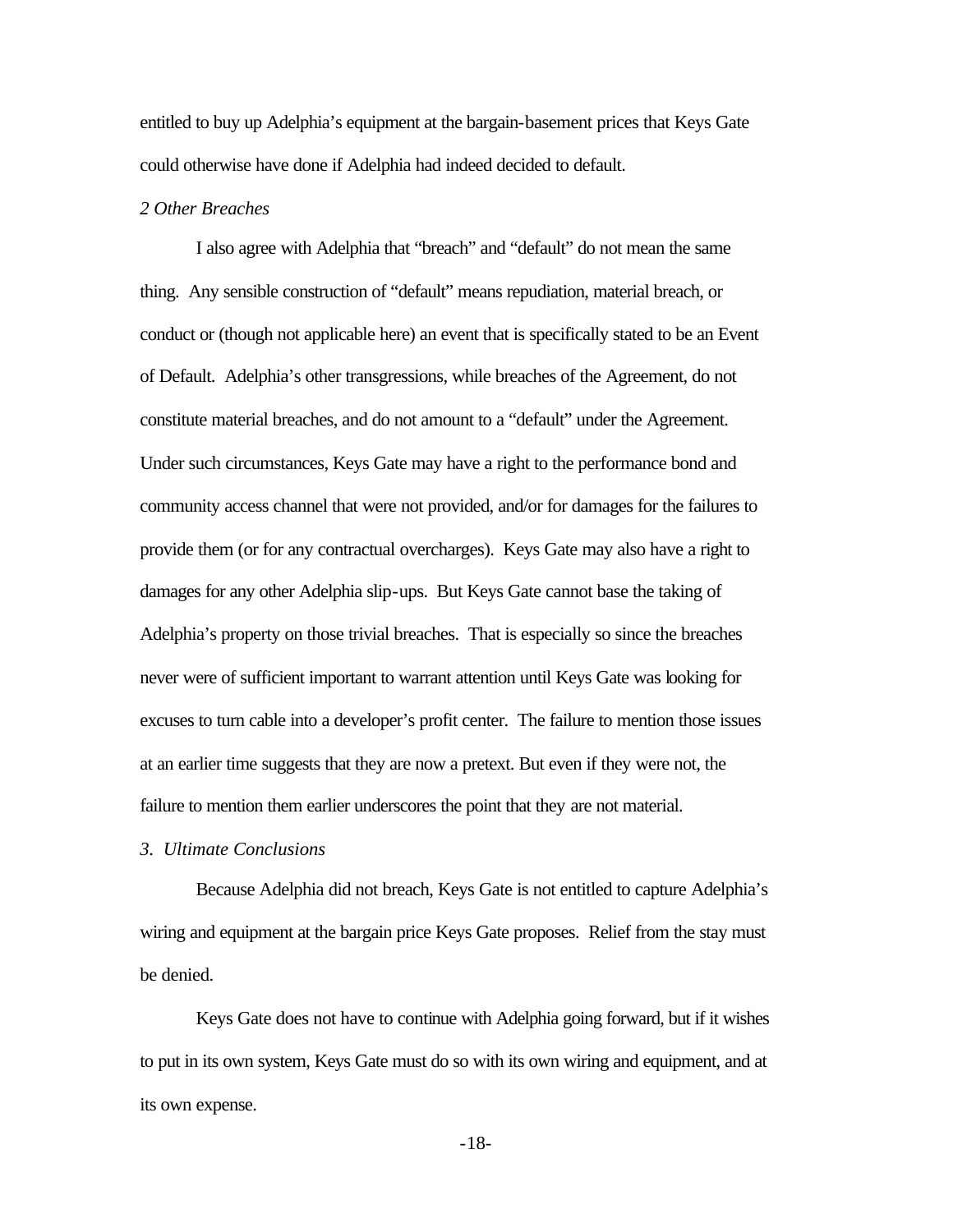### Further Proceedings

This decision addresses Keys Gate's request for relief from the stay. Here I'm ruling that Keys Gate cannot use the supposed default to take or exercise control of Adelphia's wires, equipment and other property, *see* Bankruptcy Code  $\S 362(a)(3)$ , <sup>6</sup> and, as related to that, Adelphia has the right to keep anyone else from using its wires. But Adelphia will not have the right to provide its services on the wholesale basis under which it has provided them after the expiration of the Agreement, and whether Adelphia can provide them directly to Keys Gate residents without Keys Gate's consent (which means, as a practical matter, the developer's consent) depends on the remaining issues on the Declaratory Judgment adversary proceeding.

The extent, if any, to which Adelphia can run its wires over land in the Keys Gate development (which turns principally on the extent to which Adelphia has the necessary easements, as a matter of Florida or federal law) represents the principal issue in Keys Gate's related adversary proceeding. I had thought everyone had the opportunity to, and did, put in everything they wanted to on the Declaratory Judgment portion. But I specifically asked Mr. Mac Naughton on summation:

> Pause, please, Mr. Mac Naughton, because early on, probably in the first day of trial, first morning of trial, there was some question as to whether you were just looking to try the relief from stay issue today, or whether you wanted to deal with the totality of the issues raised by your complaint. Whether your folks get [Adelphia's] wire sounds to me, subject to people's rights to be heard, like a relief from stay issue. Issues relating to transition seem to go beyond that to go to issues in your

 6 Section 362(a) of the Bankruptcy Code provides in relevant part: "... a petition filed under section 301, 302, or 303 of this title . . . operates as a stay, applicable to all entities, of . . . (3) any act to obtain possession of property of the estate or of property from the estate or to exercise control over property of the estate".